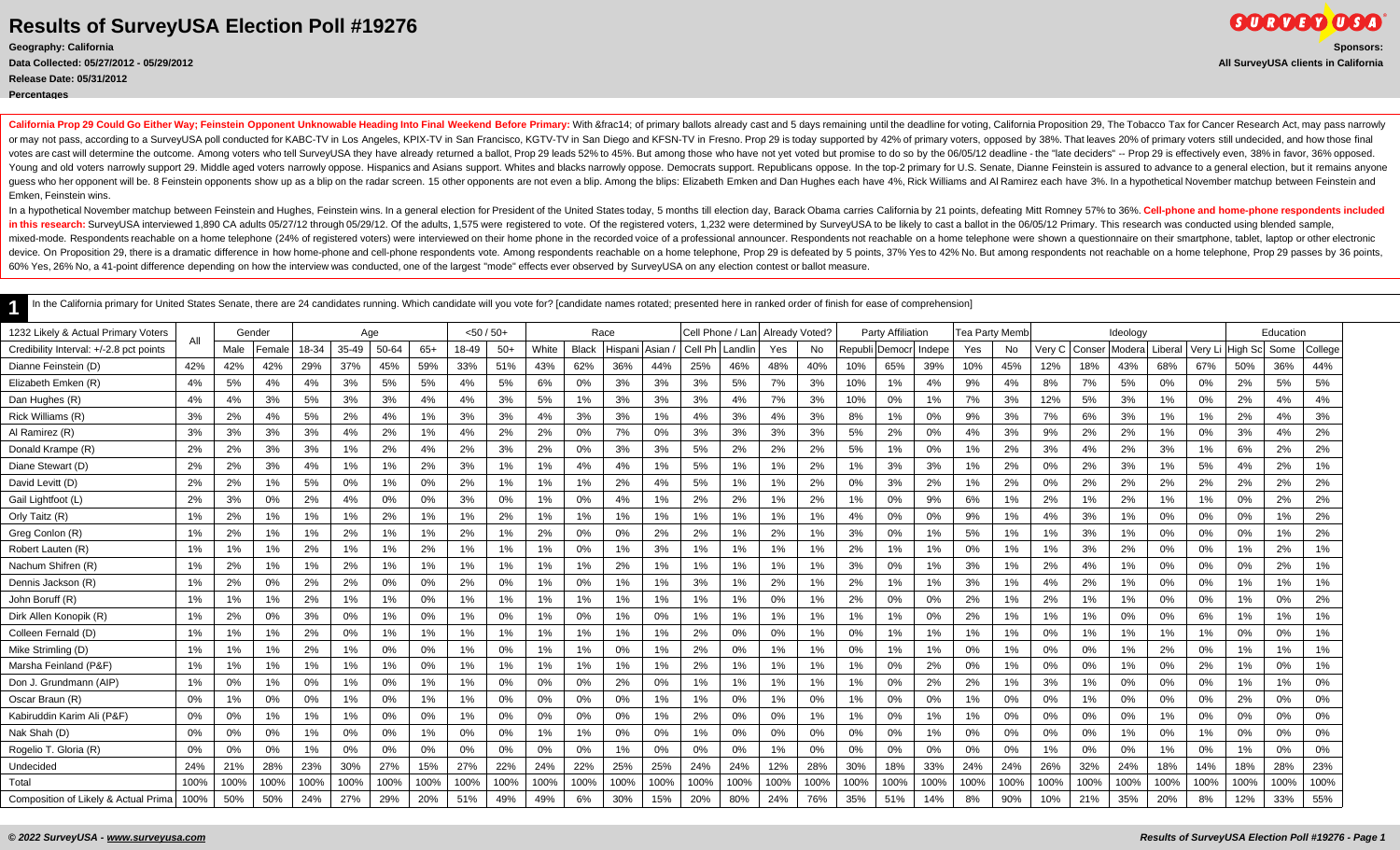**Release Date: 05/31/2012**

**Percentages**

|  | In the California primary for United States Senate, there are 24 candidates running. Which candidate will you vote for? [candidate names rotated; presented here in ranked order of finish for ease of comprehension] |  |  |  |  |
|--|-----------------------------------------------------------------------------------------------------------------------------------------------------------------------------------------------------------------------|--|--|--|--|
|--|-----------------------------------------------------------------------------------------------------------------------------------------------------------------------------------------------------------------------|--|--|--|--|

| 1232 Likely & Actual Primary Voters     |      | Evangelical |      | Abortion |         |           | Income  |           |         | Region  |        |                |
|-----------------------------------------|------|-------------|------|----------|---------|-----------|---------|-----------|---------|---------|--------|----------------|
| Credibility Interval: +/-2.8 pct points | All  | Yes         | No   | Pro-life | Pro-cho | $<$ \$40K | \$40K - | $>$ \$80K | Central | Greater | Inland | <b>Bay Are</b> |
| Dianne Feinstein (D)                    | 42%  | 31%         | 47%  | 24%      | 53%     | 41%       | 44%     | 39%       | 35%     | 40%     | 43%    | 50%            |
| Elizabeth Emken (R)                     | 4%   | 6%          | 4%   | 7%       | 3%      | 2%        | 4%      | 7%        | 5%      | 3%      | 6%     | 4%             |
| Dan Hughes (R)                          | 4%   | 7%          | 2%   | 6%       | 2%      | 3%        | 4%      | 3%        | 5%      | 4%      | 4%     | 2%             |
| Rick Williams (R)                       | 3%   | 6%          | 2%   | 5%       | 2%      | 1%        | 3%      | 4%        | 4%      | 3%      | 3%     | 2%             |
| Al Ramirez (R)                          | 3%   | 2%          | 3%   | 2%       | 3%      | 3%        | 2%      | 4%        | 4%      | 3%      | 3%     | 2%             |
| Donald Krampe (R)                       | 2%   | 4%          | 2%   | 4%       | 2%      | 3%        | 2%      | 3%        | 3%      | 2%      | 1%     | 2%             |
| Diane Stewart (D)                       | 2%   | 1%          | 2%   | 2%       | 2%      | 3%        | 1%      | 2%        | 2%      | 2%      | 2%     | 2%             |
| David Levitt (D)                        | 2%   | 1%          | 2%   | 2%       | 2%      | 3%        | 2%      | 1%        | 2%      | 1%      | 1%     | 3%             |
| Gail Lightfoot (L)                      | 2%   | 1%          | 2%   | 2%       | 1%      | 4%        | 1%      | 1%        | 2%      | 2%      | 0%     | 3%             |
| Orly Taitz (R)                          | 1%   | 3%          | 1%   | 3%       | 0%      | 1%        | 2%      | 1%        | 2%      | 1%      | 1%     | 1%             |
| Greg Conlon (R)                         | 1%   | 1%          | 1%   | 2%       | 1%      | 0%        | 1%      | 2%        | 4%      | 1%      | 0%     | 1%             |
| Robert Lauten (R)                       | 1%   | 2%          | 1%   | 2%       | 1%      | 2%        | 2%      | 1%        | 1%      | 1%      | 1%     | 1%             |
| Nachum Shifren (R)                      | 1%   | 0%          | 2%   | 1%       | 1%      | 0%        | 1%      | 2%        | 2%      | 1%      | 1%     | 0%             |
| Dennis Jackson (R)                      | 1%   | 1%          | 1%   | 1%       | 1%      | 0%        | 1%      | 1%        | 2%      | 2%      | 1%     | 0%             |
| John Boruff (R)                         | 1%   | 1%          | 1%   | 2%       | 1%      | 1%        | 1%      | 2%        | 2%      | 1%      | 1%     | 1%             |
| Dirk Allen Konopik (R)                  | 1%   | 2%          | 0%   | 2%       | 0%      | 0%        | 2%      | 0%        | 1%      | 0%      | 1%     | 2%             |
| Colleen Fernald (D)                     | 1%   | 0%          | 1%   | 1%       | 1%      | 0%        | 1%      | 1%        | 1%      | 1%      | 1%     | 0%             |
| Mike Strimling (D)                      | 1%   | 1%          | 1%   | 1%       | 1%      | 1%        | 1%      | 0%        | 1%      | 0%      | 1%     | 0%             |
| Marsha Feinland (P&F)                   | 1%   | 1%          | 1%   | 0%       | 1%      | 1%        | 0%      | 1%        | 1%      | 0%      | 1%     | 1%             |
| Don J. Grundmann (AIP)                  | 1%   | 2%          | 0%   | 2%       | 0%      | 0%        | 1%      | 1%        | 0%      | 0%      | 2%     | 1%             |
| Oscar Braun (R)                         | 0%   | 0%          | 1%   | 1%       | 0%      | 1%        | 1%      | 0%        | 1%      | 0%      | 0%     | 0%             |
| Kabiruddin Karim Ali (P&F)              | 0%   | 0%          | 0%   | 1%       | 0%      | 0%        | 1%      | 0%        | 0%      | 0%      | 0%     | 1%             |
| Nak Shah (D)                            | 0%   | 0%          | 0%   | 0%       | 0%      | 0%        | 0%      | 0%        | 1%      | 0%      | 0%     | 1%             |
| Rogelio T. Gloria (R)                   | 0%   | 0%          | 0%   | 1%       | 0%      | 1%        | 0%      | 0%        | 0%      | 0%      | 1%     | 0%             |
| Undecided                               | 24%  | 27%         | 23%  | 26%      | 23%     | 28%       | 24%     | 22%       | 19%     | 30%     | 25%    | 19%            |
| Total                                   | 100% | 100%        | 100% | 100%     | 100%    | 100%      | 100%    | 100%      | 100%    | 100%    | 100%   | 100%           |
| Composition of Likely & Actual Prima    | 100% | 27%         | 68%  | 35%      | 60%     | 24%       | 35%     | 40%       | 21%     | 38%     | 18%    | 23%            |

On Proposition 29, the Tobacco Tax for Cancer Research Act, are you ... Certain to vote yes?<br>Certain to vote no?<br>Cr pot certain?

Certain to vote no?

| Or not certain? |  |
|-----------------|--|
|                 |  |

| 1232 Likely & Actual Primary Voters     | All  |      | Gender     |      |                       |      |         | $<$ 50 / 50+ |       |       |      | Race                                        |         |      | Cell Phone / Lan   Already Voted? |         |              |      | <b>Party Affiliation</b> |      | Tea Party Memb |         |      |           | Ideology |                                    |      |      | Education                         |      |
|-----------------------------------------|------|------|------------|------|-----------------------|------|---------|--------------|-------|-------|------|---------------------------------------------|---------|------|-----------------------------------|---------|--------------|------|--------------------------|------|----------------|---------|------|-----------|----------|------------------------------------|------|------|-----------------------------------|------|
| Credibility Interval: +/-2.8 pct points |      | Male | l Female I |      | 18-34   35-49   50-64 |      | 65+     | 18-49        | $50+$ | White |      | Black   Hispani   Asian / Cell Ph   Landlin |         |      |                                   | Yes     | $N_{\Omega}$ |      | Republi Democr Indepe    |      | Yes            |         |      |           |          | Very C   Conser   Modera   Liberal |      |      | Very Li   High Sc  Some   College |      |
| Yes                                     | 42%  | 44%  | 39%        | 54%  | 36%                   | 35%  | 44%     | 45%          | 38%   | 40%   | 36%  | 42%                                         | 50%     | 60%  | 37%                               | 52%     | 38%          | 28%  | 48%                      | 51%  | 33%            | 43%     | 25%  | 26%       | 43%      | 55%                                | 69%  | 36%  | 33%                               | 48%  |
| No                                      | 38%  | 42%  | 35%        | 30%  | 40%                   | 43%  | 38%     | 35%          | 41%   | 43%   | 38%  | 37%                                         | 25%     | 24%  | 42%                               | 45%     | 36%          | 56%  | 27%                      | 37%  | 60%            | 36%     | 63%  | 53%       | 38%      | 22%                                | 16%  | 41%  | 46%                               | 33%  |
| Not Certain                             | 20%  | 14%  | 26%        | 16%  | 24%                   | 22%  | 18%     | 20%          | 21%   | 18%   | 26%  | 21%                                         | 25%     | 16%  | 21%                               |         | 26%          | 16%  | 25%                      | 12%  | 8%             | 21%     | 12%  | 21%       | 19%      | 23%                                | 16%  | 24%  | 21%                               | 19%  |
| Total                                   | 100% | 100% | 100%       | 100% | $ 100\%$              | 100% | $100\%$ | 100%         | 100%  | 100%  | 100% | $100\%$                                     | $100\%$ | 100% | 100%                              | $100\%$ | 100%         | 100% | 100%                     | 100% | 100%           | $100\%$ | 100% | $ 100\% $ | 100%     | 100%                               | 100% | 100% | 100%                              | 100% |
| Composition of Likely & Actual Prima    | 100% | 50%  | 50%        | 24%  | 27%                   | 29%  | 20%     | 51%          | 49%   | 49%   | 6%   | 30%                                         | 15%     | 20%  | 80%                               | 24%     | 76%          | 35%  | 51%                      | 14%  | 8%             | 90%     | 10%  | 21%       | 35%      | 20%                                | 8%   | 12%  | 33%                               | 55%  |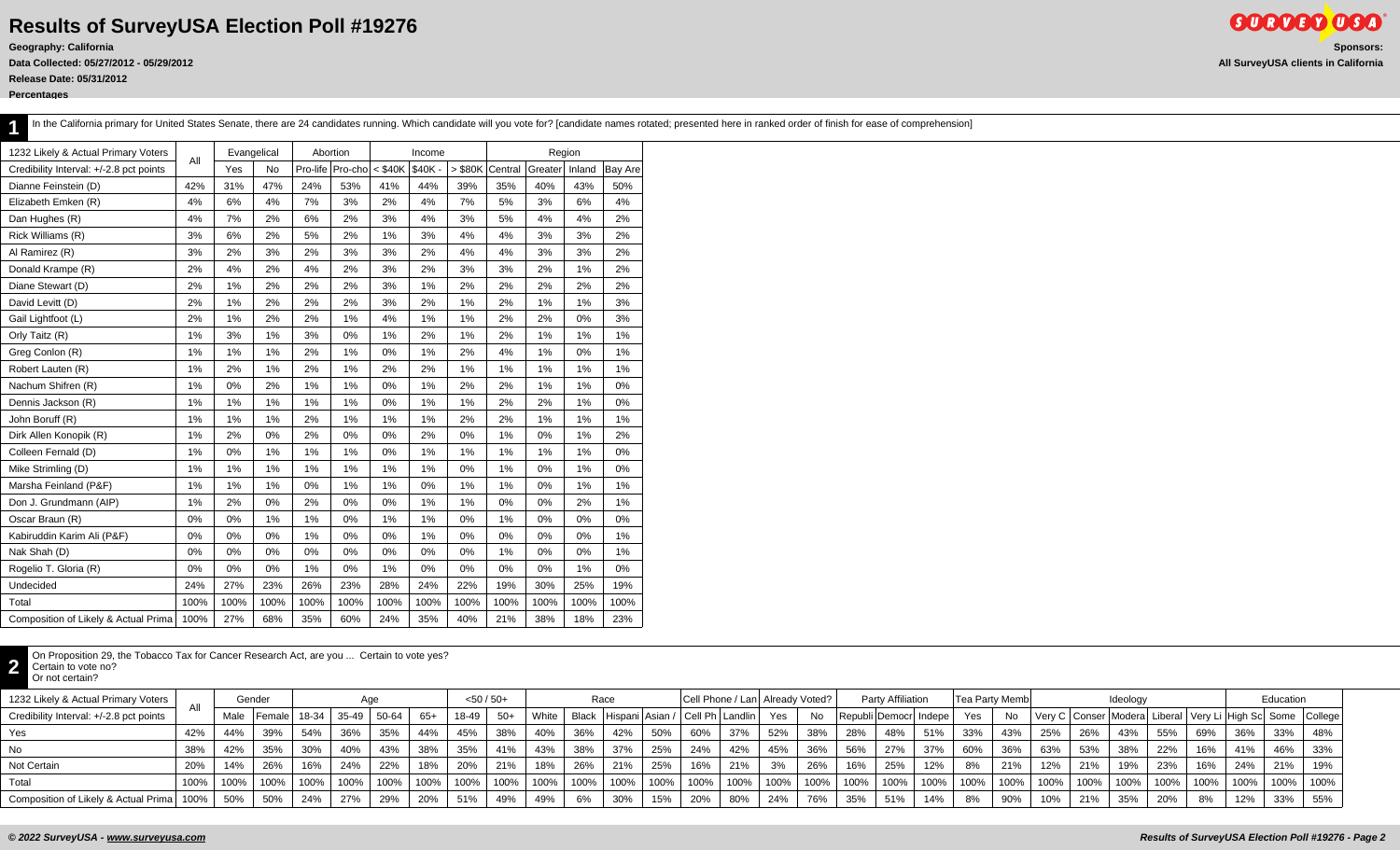**Release Date: 05/31/2012**

**Percentages**

**2** On Proposition 29, the Tobacco Tax for Cancer Research Act, are you ... Certain to vote yes? Certain to vote no? Or not certain?

| 1232 Likely & Actual Primary Voters     |      | Evangelical |      |      | Abortion                               |      | Income |                  |      | Region         |      |         |
|-----------------------------------------|------|-------------|------|------|----------------------------------------|------|--------|------------------|------|----------------|------|---------|
| Credibility Interval: +/-2.8 pct points | All  | Yes         | No   |      | Pro-life $ Pro-cho  < $40K$ $  $40K -$ |      |        | ⊳ \$80K lCentral |      | Greater Hnland |      | Bay Are |
| Yes                                     | 42%  | 30%         | 46%  | 35%  | 46%                                    | 37%  | 39%    | 46%              | 37%  | 37%            | 40%  | 55%     |
| No                                      | 38%  | 48%         | 35%  | 46%  | 35%                                    | 35%  | 41%    | 39%              | 48%  | 36%            | 43%  | 27%     |
| Not Certain                             | 20%  | 21%         | 19%  | 18%  | 19%                                    | 28%  | 20%    | 15%              | 15%  | 26%            | 17%  | 18%     |
| Total                                   | 100% | 100%        | 100% | 100% | 100%                                   | 100% | 100%   | 100%             | 100% | 100%           | 100% | 100%    |
| Composition of Likely & Actual Prima    | 100% | 27%         | 68%  | 35%  | 60%                                    | 24%  | 35%    | 40%              | 21%  | 38%            | 18%  | 23%     |

| In a general election for President today, if the only two candidates on the ballot were Barack Obama and Mitt Romney, who would you vote for? |      |      |        |       |       |       |       |              |       |       |      |      |      |      |                                             |      |           |                         |                          |      |                |              |         |      |                                                                         |      |      |         |           |      |
|------------------------------------------------------------------------------------------------------------------------------------------------|------|------|--------|-------|-------|-------|-------|--------------|-------|-------|------|------|------|------|---------------------------------------------|------|-----------|-------------------------|--------------------------|------|----------------|--------------|---------|------|-------------------------------------------------------------------------|------|------|---------|-----------|------|
| 1575 Registered Voters                                                                                                                         | All  |      | Gender |       |       | Age   |       | $<$ 50 / 50+ |       |       |      | Race |      |      | Cell Phone / Lan Already Voted?             |      |           |                         | <b>Party Affiliation</b> |      | Tea Party Memb |              |         |      | Ideology                                                                |      |      |         | Education |      |
| Credibility Interval: +/-2.5 pct points                                                                                                        |      | Male | Female | 18-34 | 35-49 | 50-64 | $65+$ | 18-49        | $50+$ | White |      |      |      |      | Black   Hispani   Asian / Cell Ph   Landlin | Yes  | <b>No</b> | Republi Democr   Indepe |                          |      | Yes            | $N_{\Omega}$ |         |      | Very C   Conser   Modera   Liberal   Very Li   High Sc   Some   College |      |      |         |           |      |
| Barack Obama (D)                                                                                                                               | 57%  | 57%  | 58%    | 62%   | 54%   | 56%   | 59%   | 58%          | 57%   | 52%   | 83%  | 60%  | 58%  | 61%  | 56%                                         | 58%  | 56%       | 16%                     | 85%                      | 55%  | 28%            | 60%          | 18%     | 25%  | 61%                                                                     | 88%  | 94%  | 55%     | 55%       | 60%  |
| Mitt Romney (R)                                                                                                                                | 36%  | 37%  | 35%    | 28%   | 41%   | 38%   | 37%   | 34%          | 38%   | 43%   | 13%  | 34%  | 27%  | 28%  | 38%                                         | 39%  | 39%       | 81%                     | 10%                      | 29%  | 69%            | 33%          | 79%     | 70%  | 29%                                                                     | 9%   | 3%   | 34%     | 39%       | 34%  |
| Undecided                                                                                                                                      |      | 6%   | 8%     | 11%   | 5%    |       | 4%    | 8%           | 5%    | 5%    | 5%   | 6%   | 15%  | 11%  |                                             | 4%   | 5%        | 3%                      | 5%                       | 16%  | 3%             | 6%           |         | 5%   | 10%                                                                     | 3%   | 3%   | 11%     | 6%        | 6%   |
| Total                                                                                                                                          |      | 100% | 100%   | 100%  | 100%  | 100%  | 100%  | 100%         | 100%  | 100%  | 100% | 100% | 100% | 100% | 100%                                        | 100% | 100%      | 100%                    | 100%                     | 100% | 100%           | 100%         | $100\%$ | 100% | 100%                                                                    | 100% | 100% | $100\%$ | 100%      | 100% |
| <b>Composition of Registered Voters</b>                                                                                                        | 100% | 49%  | 51%    | 28%   | 29%   | 25%   | 17%   | 58%          | 42%   | 46%   | 6%   | 32%  | 17%  | 24%  | 76%                                         | 24%  | 76%       | 31%                     | 49%                      | 17%  | 7%             | 88%          | 9%      | 20%  | 38%                                                                     | 20%  | 7%   | 13%     | 34%       | 53%  |

| In a general election for President today, if the only two candidates on the ballot were Barack Obama and Mitt Romney, who would you vote for? |      |             |      |      |                                    |      |        |      |      |                         |        |                |
|------------------------------------------------------------------------------------------------------------------------------------------------|------|-------------|------|------|------------------------------------|------|--------|------|------|-------------------------|--------|----------------|
| 1575 Registered Voters                                                                                                                         | All  | Evangelical |      |      | Abortion                           |      | Income |      |      | Region                  |        |                |
| Credibility Interval: +/-2.5 pct points                                                                                                        |      | Yes         | No   |      | Pro-life $ Proof  < $40K   $40K -$ |      |        |      |      | > \$80K Central Greater | Inland | <b>Bay Are</b> |
| Barack Obama (D)                                                                                                                               | 57%  | 47%         | 63%  | 37%  | 71%                                | 61%  | 59%    | 54%  | 50%  | 58%                     | 58%    | 64%            |
| Mitt Romney (R)                                                                                                                                | 36%  | 50%         | 31%  | 57%  | 24%                                | 30%  | 35%    | 41%  | 42%  | 35%                     | 37%    | 28%            |
| Undecided                                                                                                                                      | 7%   | 3%          | 6%   | 6%   | 5%                                 | 9%   | 6%     | 5%   | 7%   | 7%                      | 6%     | 8%             |
| Total                                                                                                                                          | 100% | 100%        | 100% | 100% | 100%                               | 100% | 100%   | 100% | 100% | 100%                    | 100%   | 100%           |
| <b>Composition of Registered Voters</b>                                                                                                        | 100% | 26%         | 68%  | 34%  | 60%                                | 27%  | 34%    | 39%  | 21%  | 39%                     | 20%    | 21%            |

| In a general election for US Senate today, if the only two candidates on the ballot were Dianne Feinstein and Elizabeth Emken, who would you vote for? |      |      |        |       |       |       |       |              |       |       |      |                                   |      |      |                                   |      |      |      |                           |      |                        |      |      |                                                                         |          |      |         |      |           |      |
|--------------------------------------------------------------------------------------------------------------------------------------------------------|------|------|--------|-------|-------|-------|-------|--------------|-------|-------|------|-----------------------------------|------|------|-----------------------------------|------|------|------|---------------------------|------|------------------------|------|------|-------------------------------------------------------------------------|----------|------|---------|------|-----------|------|
| 1575 Registered Voters                                                                                                                                 |      |      | Gender |       |       | Age   |       | $< 50 / 50+$ |       |       |      | Race                              |      |      | Cell Phone / Lan   Already Voted? |      |      |      | Party Affiliation         |      | <b>Tea Party Membl</b> |      |      |                                                                         | Ideology |      |         |      | Education |      |
| Credibility Interval: +/-2.5 pct points                                                                                                                |      | Male | Female | 18-34 | 35-49 | 50-64 | $65+$ | 18-49        | $50+$ | White |      | Black   Hispani   Asian / Cell Ph |      |      | Landlin                           | Yes  | No   |      | Republi   Democr   Indepe |      | Yes                    | No   |      | Very C   Conser   Modera   Liberal   Very Li   High Sc   Some   College |          |      |         |      |           |      |
| Dianne Feinstein (D)                                                                                                                                   | 50%  | 50%  | 51%    | 45%   | 45%   | 55%   | 61%   | 45%          | 57%   | 49%   | 71%  | 46%                               | 55%  | 47%  | 51%                               | 58%  | 50%  | 17%  | 75%                       | 44%  | 21%                    | 54%  | 18%  | 26%                                                                     | 50%      | 76%  | 76%     | 56%  | 43%       | 54%  |
| Elizabeth Emken (R)                                                                                                                                    | 34%  | 37%  | 32%    | 31%   | 37%   | 37%   | 32%   | 34%          | 35%   | 38%   | 14%  | 36%                               | 28%  | 30%  | 36%                               | 36%  | 39%  | 72%  | 12%                       | 33%  | 67%                    | 32%  | 71%  | 61%                                                                     | 31%      | 11%  | 9%      | 27%  | 37%       | 34%  |
| Undecided                                                                                                                                              | 15%  | 13%  | 17%    | 23%   | 18%   | 8%    |       | 21%          | 8%    | 12%   | 16%  | 18%                               | 18%  | 23%  | 13%                               | 6%   | 11%  | 12%  | 13%                       | 23%  | 12%                    | 14%  | 11%  | 13%                                                                     | 18%      | 13%  | 15%     | 17%  | 19%       | 12%  |
| Total                                                                                                                                                  | 100% | 100% | 100%   | 100%  | 100%  | 100%  | 100%  | 100%         | 100%  | 100%  | 100% | 100%                              | 100% | 100% | 100%                              | 100% | 100% | 100% | 100%                      | 100% | 100%                   | 100% | 100% | 100%                                                                    | 100%     | 100% | $100\%$ | 100% | 100%      | 100% |
| <b>Composition of Registered Voters</b>                                                                                                                | 100% | 49%  | 51%    | 28%   | 29%   | 25%   | 17%   | 58%          | 42%   | 46%   | 6%   | 32%                               | 17%  | 24%  | 76%                               | 24%  | 76%  | 31%  | 49%                       | 17%  | 7%                     | 88%  | 9%   | 20%                                                                     | 38%      | 20%  |         | 13%  | 34%       | 53%  |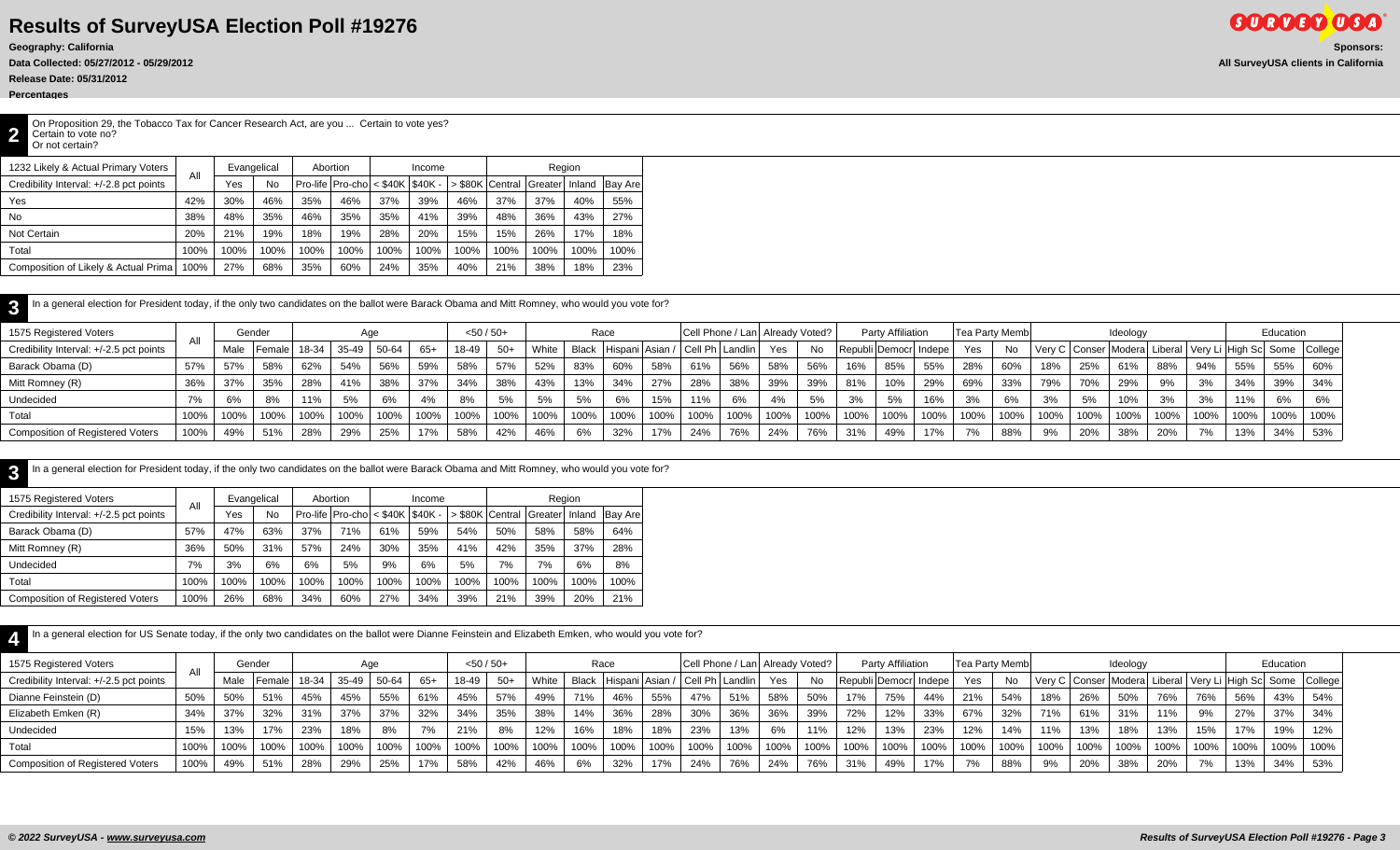**Release Date: 05/31/2012**

**Percentages**

| In a general election for US Senate today, if the only two candidates on the ballot were Dianne Feinstein and Elizabeth Emken, who would you vote for? |     |     |             |          |        |  |        |                                                                                         |  |
|--------------------------------------------------------------------------------------------------------------------------------------------------------|-----|-----|-------------|----------|--------|--|--------|-----------------------------------------------------------------------------------------|--|
| 1575 Registered Voters                                                                                                                                 |     |     | Evangelical | Abortion | Income |  | Region |                                                                                         |  |
| Credibility Interval: +/-2.5 pct points                                                                                                                | All | Yes | No          |          |        |  |        | Pro-life   Pro-cho   < \$40K   \$40K -   > \$80K   Central   Greater   Inland   Bay Are |  |

| Dianne Feinstein (D)                    | 50%  | 44%  | 54%  | 34%  | 61%  | 51%  | 52%  | 47%  | 41%  | 49%  | 51%  | 60%  |
|-----------------------------------------|------|------|------|------|------|------|------|------|------|------|------|------|
| Elizabeth Emken (R)                     | 34%  | 44%  | 32%  | 52%  | 25%  | 27%  | 33%  | 41%  | 43%  | 34%  | 34%  | 28%  |
| Undecided                               | 15%  | 12%  | 15%  | 14%  | 14%  | 21%  | 15%  | 12%  | 16%  | 7%   | 15%  | 12%  |
| Total                                   | 100% | 100% | 100% | 100% | 100% | 100% | 100% | 100% | 100% | 100% | 100% | 100% |
| <b>Composition of Registered Voters</b> | 100% | 26%  | 68%  | 34%  | 60%  | 27%  | 34%  | 39%  | 21%  | 39%  | 20%  | 21%  |
|                                         |      |      |      |      |      |      |      |      |      |      |      |      |

|  | In a general election for US Senate today, if the only two candidates on the ballot were Dianne Feinstein and Orly Taitz, who would you vote for? |  |
|--|---------------------------------------------------------------------------------------------------------------------------------------------------|--|
|--|---------------------------------------------------------------------------------------------------------------------------------------------------|--|

| 1575 Registered Voters                  |      |      | Gender        |         |         |       |       | $<$ 50 / 50+ |       |       |      | Race                                        |         | Cell Phone / Lan   Already Voted? |         |      |              |      | <b>Party Affiliation</b> |      |      | <b>Tea Party Memb</b> |      |      | Ideology |      |      |      | Education |                                                                         |
|-----------------------------------------|------|------|---------------|---------|---------|-------|-------|--------------|-------|-------|------|---------------------------------------------|---------|-----------------------------------|---------|------|--------------|------|--------------------------|------|------|-----------------------|------|------|----------|------|------|------|-----------|-------------------------------------------------------------------------|
| Credibility Interval: +/-2.5 pct points | All  | Male | Female  18-34 |         | 35-49   | 50-64 | $65+$ | 18-49        | $50+$ | White |      | Black   Hispani   Asian / Cell Ph   Landlin |         |                                   |         | Yes  | $N_{\Omega}$ |      | Republi Democr Indepe    |      | Yes  | No                    |      |      |          |      |      |      |           | Very C   Conser   Modera   Liberal   Very Li   High Sc   Some   College |
| Dianne Feinstein (D)                    | 54%  | 55%  | 53%           | 54%     | 47%     | 55%   | 62%   | 51%          | 58%   | 51%   | 69%  | 53%                                         | 59%     | 54%                               | 54%     | 61%  | 54%          | 22%  | 76%                      | 51%  | 25%  | 57%                   |      |      | 56%      | 75%  | 82%  | 60%  | 48%       | 57%                                                                     |
| Orly Taitz (R)                          | 29%  | 32%  | 26%           | 25%     | 33%     | 31%   | 27%   | 29%          | 29%   | 34%   | 15%  | 28%                                         | 23%     | 23%                               |         | 30%  | 32%          | 64%  | 10%                      | 24%  | 61%  | 27%                   | 65%  | 51%  | 26%      | 11%  | 2%   | 26%  | 31%       | 28%                                                                     |
| Undecided                               | 17%  | 13%  | 21%           | 21%     | 20%     | 14%   | 11%   | 20%          | 13%   | 16%   | 16%  | 19%                                         | 18%     | 23%                               | 15%     |      | 14%          | 14%  | 14%                      | 25%  | 13%  | 16%                   | 14%  | 17%  | 19%      | 14%  | 16%  | 15%  | 20%       | 15%                                                                     |
| Total                                   | 100% | 100% | 100%          | $100\%$ | $100\%$ | 100%  | 100%  | 100%         | 100%  | 100%  | 100% | 100%                                        | $100\%$ | 100%                              | $100\%$ | 100% | 100%         | 100% | 100%                     | 100% | 100% | 100%                  | 100% | 100% | 100%     | 100% | 100% | 100% | 100%      | 100%                                                                    |
| <b>Composition of Registered Voters</b> | 100% |      | 51%           | 28%     |         | 25%   | 17%   | 58%          | 42%   | 46%   | 6%   | 32%                                         | 17%     | 24%                               | 76%     | 24%  | 76%          | 31%  | 49%                      | 17%  |      | 88%                   | 9%   | 20%  | 38%      | 20%  | 7%   | 13%  | 34%       | 53%                                                                     |

| 1575 Registered Voters                  | All  | Evangelical |      |                                                      | Abortion |      | Income |      |      |      | Region |                                     |
|-----------------------------------------|------|-------------|------|------------------------------------------------------|----------|------|--------|------|------|------|--------|-------------------------------------|
| Credibility Interval: +/-2.5 pct points |      | Yes         | No.  | $ $ Pro-life $ $ Pro-cho $ $ < \$40K $ $ \$40K - $ $ |          |      |        |      |      |      |        | S80K Central Greater Inland Bay Are |
| Dianne Feinstein (D)                    | 54%  | 47%         | 57%  | 39%                                                  | 64%      | 56%  | 55%    | 50%  | 44%  | 53%  | 53%    | 66%                                 |
| Orly Taitz (R)                          | 29%  | 40%         | 26%  | 45%                                                  | 21%      | 23%  | 28%    | 35%  | 38%  | 30%  | 28%    | 20%                                 |
| Undecided                               | 17%  | 13%         | 17%  | 16%                                                  | 15%      | 21%  | 17%    | 15%  | 18%  | 17%  | 19%    | 15%                                 |
| Total                                   | 100% | 100%        | 100% | 100%                                                 | 100%     | 100% | 100%   | 100% | 100% | 100% | 100%   | 100%                                |
| <b>Composition of Registered Voters</b> | 100% | 26%         | 68%  | 34%                                                  | 60%      | 27%  | 34%    | 39%  | 21%  | 39%  | 20%    | 21%                                 |
|                                         |      |             |      |                                                      |          |      |        |      |      |      |        |                                     |

| 1575 Registered Voters                  | All  |      | Gender     |       | Aae   |       |       | $< 50 / 50+$ |       |       |         | Race                                          |          | Cell Phone / Lan Already Voted? |      |      |           |      | Party Affiliation       |      | Tea Party Memb |      |      |      | Ideology |      |      |         | Education |                                                                         |
|-----------------------------------------|------|------|------------|-------|-------|-------|-------|--------------|-------|-------|---------|-----------------------------------------------|----------|---------------------------------|------|------|-----------|------|-------------------------|------|----------------|------|------|------|----------|------|------|---------|-----------|-------------------------------------------------------------------------|
| Credibility Interval: +/-2.5 pct points |      | Male | l Female l | 18-34 | 35-49 | 50-64 | $65+$ | 18-49        | $50+$ | White |         | Black   Hispani   Asian /   Cell Ph   Landlin |          |                                 |      | Yes  | <b>No</b> |      | Republi Democr   Indepe |      | Yes            | No.  |      |      |          |      |      |         |           | Very C   Conser   Modera   Liberal   Very Li   High Sc   Some   College |
| Dianne Feinstein (D)                    | 52%  | 51%  | 52%        | 50%   | 46%   | 53%   | 62%   | 48%          | 57%   | 50%   | 68%     | 47%                                           | 60%      | 51%                             | 52%  | 60%  | 51%       | 19%  | 75%                     | 48%  | 17%            | 55%  | 19%  | 30%  | 52%      | 77%  | 79%  | 62%     | 45%       | 54%                                                                     |
| Al Ramirez (R)                          | 32%  | 36%  | 29%        | 30%   | 35%   | 34%   | 29%   | 32%          | 32%   | 33%   | 16%     | 41%                                           | 20%      | 27%                             | 34%  | 31%  | 35%       | 65%  | 14%                     | 27%  | 73%            | 29%  | 63%  | 56%  | 30%      | 11%  | 8%   | 26%     | 36%       | 31%                                                                     |
| Undecided                               | 16%  | 13%  |            | 20%   | 19%   | 12%   | 9%    | 20%          | 11%   | 17%   | 16%     | 12%                                           | 21%      | 22%                             | 14%  | 9%   | 14%       | 16%  | 11%                     | 25%  | 10%            | 15%  | 19%  | 14%  | 18%      | 12%  | 14%  | 12%     | 19%       | 15%                                                                     |
| Total                                   | 100% | 100% | 100%       | 100%  | 100%  | 100%  | 100%  | 100%         | 100%  | 100%  | $100\%$ | 100%                                          | $ 100\%$ | 100%                            | 100% | 100% | 100%      | 100% | 100%                    | 100% | $100\%$        | 100% | 100% | 100% | 100%     | 100% | 100% | $100\%$ | $100\%$   | 100%                                                                    |
| <b>Composition of Registered Voters</b> | 100% | 49%  | 51%        | 28%   | 29%   | 25%   | 17%   | 58%          | 42%   | 46%   | 6%      | 32%                                           | 17%      | 24%                             | 76%  | 24%  | 76%       | 31%  | 49%                     | 17%  | 7%             | 88%  | 9%   | 20%  | 38%      | 20%  | 7%   | 13%     | 34%       | 53%                                                                     |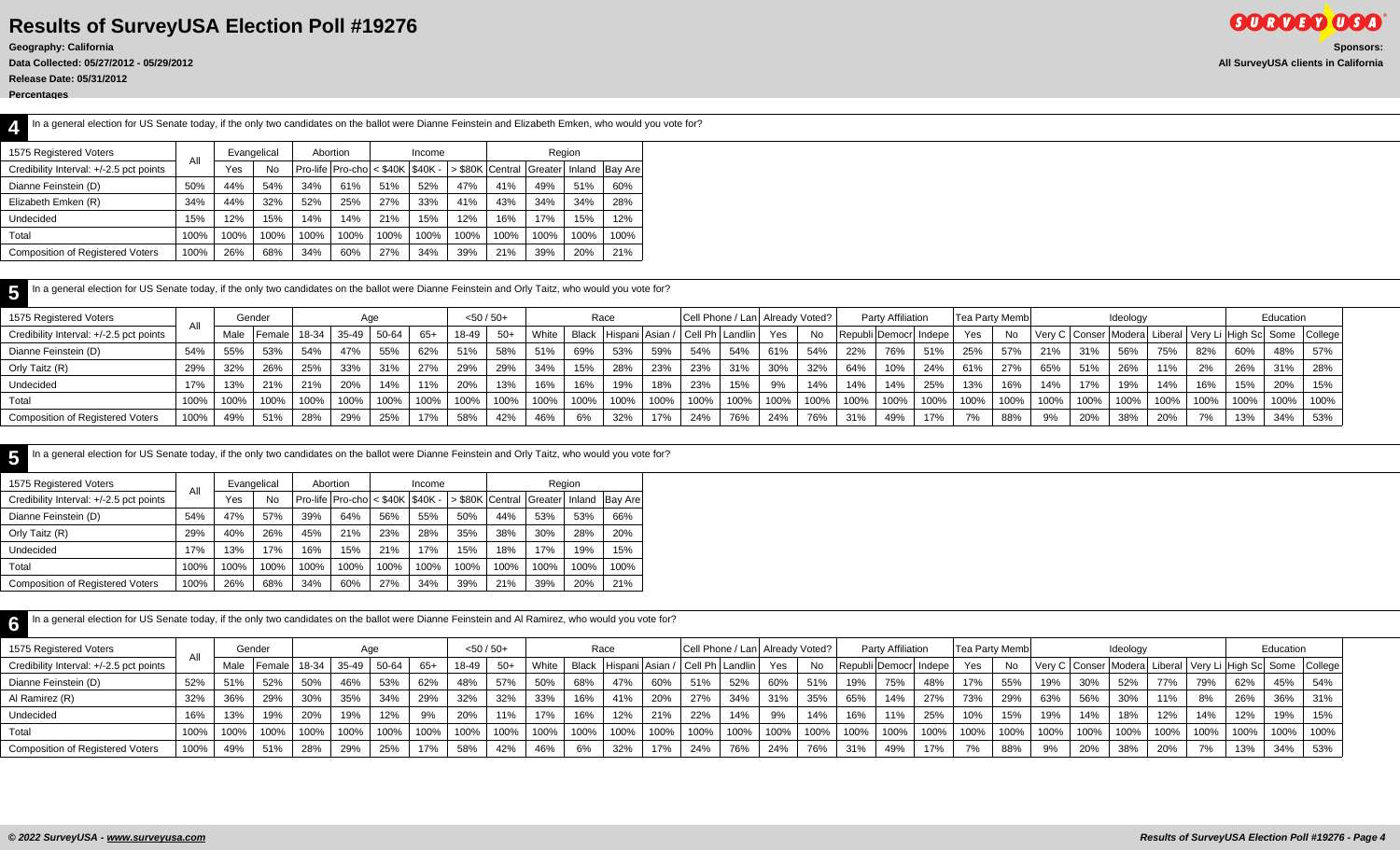**Release Date: 05/31/2012**

**Percentages**

| In a general election for US Senate today, if the only two candidates on the ballot were Dianne Feinstein and AI Ramirez, who would you vote for?<br>6 |      |      |             |      |                                    |      |        |      |      |                         |        |                 |
|--------------------------------------------------------------------------------------------------------------------------------------------------------|------|------|-------------|------|------------------------------------|------|--------|------|------|-------------------------|--------|-----------------|
| 1575 Registered Voters                                                                                                                                 | All  |      | Evangelical |      | Abortion                           |      | Income |      |      | Region                  |        |                 |
| Credibility Interval: +/-2.5 pct points                                                                                                                |      | Yes  | <b>No</b>   |      | Pro-life $ Proof  < $40K   $40K -$ |      |        |      |      | > \$80K Central Greater | Inland | <b>Bay Arel</b> |
| Dianne Feinstein (D)                                                                                                                                   | 52%  | 43%  | 56%         | 36%  | 62%                                | 54%  | 53%    | 48%  | 41%  | 52%                     | 52%    | 60%             |
| Al Ramirez (R)                                                                                                                                         | 32%  | 46%  | 27%         | 49%  | 23%                                | 26%  | 31%    | 39%  | 40%  | 31%                     | 34%    | 26%             |
| <b>Undecided</b>                                                                                                                                       | 16%  | 11%  | 17%         | 15%  | 15%                                | 20%  | 17%    | 3%   | 19%  | 17%                     | 13%    | 14%             |
| Total                                                                                                                                                  | 100% | 100% | 100%        | 100% | 100%                               | 100% | 100%   | 100% | 100% | 100%                    | 100%   | 100%            |
| <b>Composition of Registered Voters</b>                                                                                                                | 100% | 26%  | 68%         | 34%  | 60%                                | 27%  | 34%    | 39%  | 21%  | 39%                     | 20%    | 21%             |

| In a general election for US Senate today, if the only two candidates on the ballot were Dianne Feinstein and Dan Hughes, who would you vote for? |  |
|---------------------------------------------------------------------------------------------------------------------------------------------------|--|
|---------------------------------------------------------------------------------------------------------------------------------------------------|--|

| 1575 Registered Voters                  |      |      | Gender   |         |       |       |       | $< 50 / 50+$ |       |       |      | Race |                       |      | Cell Phone / Lan  Already Voted? |      |      |      | Party Affiliation     |      | <b>Tea Party Memb</b> |              |                |      | Ideology |      |      |      | Education |                                                                         |
|-----------------------------------------|------|------|----------|---------|-------|-------|-------|--------------|-------|-------|------|------|-----------------------|------|----------------------------------|------|------|------|-----------------------|------|-----------------------|--------------|----------------|------|----------|------|------|------|-----------|-------------------------------------------------------------------------|
| Credibility Interval: +/-2.5 pct points | All  | Male | l Female | $18-34$ | 35-49 | 50-64 | $65+$ | 18-49        | $50+$ | White |      |      | Black Hispani Asian / |      | / Cell Ph   Landlin              | Yes  | No   |      | Republi Democr Indepe |      | Yes                   | $N_{\alpha}$ |                |      |          |      |      |      |           | Very C   Conser   Modera   Liberal   Very Li   High Sc   Some   College |
| Dianne Feinstein (D)                    | 52%  | 53%  | 51%      | 49%     | 48%   | 53%   | 61%   | 48%          | 57%   | 49%   | 67%  | 50%  | 57%                   | 53%  |                                  | 60%  | 50%  | 20%  | 75%                   | 47%  | 27%                   | 54%          |                | 28%  | 53%      | 76%  | 78%  | 57%  | 46%       | 54%                                                                     |
| Dan Hughes (R)                          | 31%  | 34%  | 28%      | 28%     | 30%   | 35%   | 29%   | 29%          | 33%   | 36%   | 16%  | 30%  | 22%                   | 26%  | 32%                              | 33%  | 34%  | 64%  | 11%                   | 27%  | 58%                   | 29%          | 62%            | 56%  | 27%      | 11%  | 5%   | 25%  | 33%       | 30%                                                                     |
| Undecided                               | 18%  | 14%  | 21%      | 23%     | 22%   | 12%   | 9%    | 23%          | 11%   | 15%   | 16%  | 20%  | 21%                   | 21%  | 17%                              |      | 16%  | 16%  | 14%                   | 26%  | 16%                   | 16%          | 19%            | 17%  | 20%      | 13%  | 17%  | 18%  | 21%       | 16%                                                                     |
| Total                                   | 100% | 100% | 100%     | 100%    | 100%  | 100%  | 100%  | 100%         | 100%  | 100%  | 100% | 100% | 100%                  | 100% |                                  | 100% | 100% | 100% | 100%                  | 100% | 100%                  | 100%         | 100%           | 100% | 100%     | 100% | 100% | 100% | 100%      | 100%                                                                    |
| <b>Composition of Registered Voters</b> | 100% | 49%  | 51%      | 28%     | 29%   | 25%   | 17%   | 58%          | 42%   | 46%   | 6%   | 32%  | 17%                   | 24%  |                                  | 24%  | 76%  | 31%  | 49%                   | 17%  | 170                   | 88%          | Q <sub>0</sub> | 20%  | 38%      | 20%  | 7%   | 13%  | 34%       | 53%                                                                     |

| In a general election for US Senate today, if the only two candidates on the ballot were Dianne Feinstein and Dan Hughes, who would you vote for? |      |      |             |      |                                      |      |        |                 |      |             |        |                |
|---------------------------------------------------------------------------------------------------------------------------------------------------|------|------|-------------|------|--------------------------------------|------|--------|-----------------|------|-------------|--------|----------------|
| 1575 Registered Voters                                                                                                                            | All  |      | Evangelical |      | Abortion                             |      | Income |                 |      | Region      |        |                |
| Credibility Interval: +/-2.5 pct points                                                                                                           |      | Yes  | No          |      | Pro-life $ Proof < $40K$ $ $ \$40K - |      |        | > \$80K Central |      | l Greater l | Inland | <b>Bay Are</b> |
| Dianne Feinstein (D)                                                                                                                              | 52%  | 44%  | 55%         | 35%  | 63%                                  | 54%  | 52%    | 49%             | 43%  | 54%         | 51%    | 59%            |
| Dan Hughes (R)                                                                                                                                    | 31%  | 39%  | 28%         | 46%  | 22%                                  | 27%  | 28%    | 36%             | 38%  | 28%         | 32%    | 25%            |
| <b>Undecided</b>                                                                                                                                  | 18%  | 17%  | 16%         | 20%  | 15%                                  | 19%  | 20%    | 15%             | 19%  | 18%         | 17%    | 16%            |
| Total                                                                                                                                             | 100% | 100% | 100%        | 100% | 100%                                 | 100% | 100%   | 100%            | 100% | 100%        | 100%   | 100%           |
| <b>Composition of Registered Voters</b>                                                                                                           | 100% | 26%  | 68%         | 34%  | 60%                                  | 27%  | 34%    | 39%             | 21%  | 39%         | 20%    | 21%            |

Should same-sex couples be able to share in the legal benefits of marriage, such as the right to inherit property and the right to make medical decisions for one another? Or should the legal benefits of marriage be restric couples consisting of a man and a woman?

| 1890 Adults                             |      |      | Gender   |         |       |       |      | $< 50 / 50+$ |       |                  |       | Race              |      |      | Cell Phone / Lan   Already Voted? |      |           |      | Party Affiliation         |         | Tea Party Memb     |      |      |      | Ideology                                                                |      |                          |      | Education |      |
|-----------------------------------------|------|------|----------|---------|-------|-------|------|--------------|-------|------------------|-------|-------------------|------|------|-----------------------------------|------|-----------|------|---------------------------|---------|--------------------|------|------|------|-------------------------------------------------------------------------|------|--------------------------|------|-----------|------|
| Credibility Interval: +/-2.2 pct points | All  | Male | I Female | $18-34$ | 35-49 | 50-64 | 65+  | 18-49        | $50+$ | White            | Black | Hispani   Asian / |      |      | /   Cell Ph   Landlin             | Yes  | <b>No</b> |      | Republi   Democr   Indepe |         | Yes                | No.  |      |      | Very C   Conser   Modera   Liberal   Very Li   High Sc   Some   College |      |                          |      |           |      |
| Same-sex Couples                        | 62%  | 60%  | 64%      | 67%     | 56%   | 62%   | 64%  | 62%          | 63%   | 66%              | 69%   | 58%               | 58%  | 68%  | 60%                               | 64%  | 61%       | 37%  | 75%                       | 65%     | 48%                | 64%  | 28%  | 42%  | 62%                                                                     | 89%  | 94%                      | 66%  | 59%       | 64%  |
| Man And a Woman                         | 31%  | 34%  | 27%      | 25%     | 37%   | 33%   | 30%  | 30%          | 32%   | 30%              | 25%   | 32%               | 33%  | 25%  | 33%                               | 32%  | 33%       | 56%  | 20%                       | 26%     | 46%                | 30%  | 69%  | 51%  | 28%                                                                     | 9%   | 6%                       | 28%  | 35%       | 28%  |
| Not Sure                                | 7%   | 6%   | 8%       | 8%      | 8%    | 5%    | 7%   | 8%           | 6%    | 5%               |       | 10%               | 9%   | 7%   | 7%                                | 4%   | 6%        | 6%   | 5%                        | 9%      | 6%                 |      | 3%   | 7%   | 10%                                                                     |      | 0%                       | 6%   | 6%        | 7%   |
| Total                                   | 100% | 100% | 100%     | 100%    | 100%  | 100%  | 100% | 100%         | 100%  | 100 <sup>o</sup> | 100%  | 100%              | 100% | 100% | 100%                              | 100% | 100%      | 100% | 100%                      | $100\%$ | $^{\prime}$ 100% . | 100% | 100% | 100% | 100%                                                                    | 100% | 100%                     | 100% | 100%      | 100% |
| <b>Composition of Adults</b>            | 100% | 49%  | 51%      | 33%     | 28%   | 24%   | 15%  | 61%          | 39%   | 44%              | 6%    | 33%               | 17%  | 24%  |                                   | 24%  | 76%       | 31%  | 49%                       | 17%     | 7%                 | 88%  | 9%   | 19%  | 39%                                                                     | 20%  | $\overline{\phantom{a}}$ | 16%  | 36%       | 48%  |